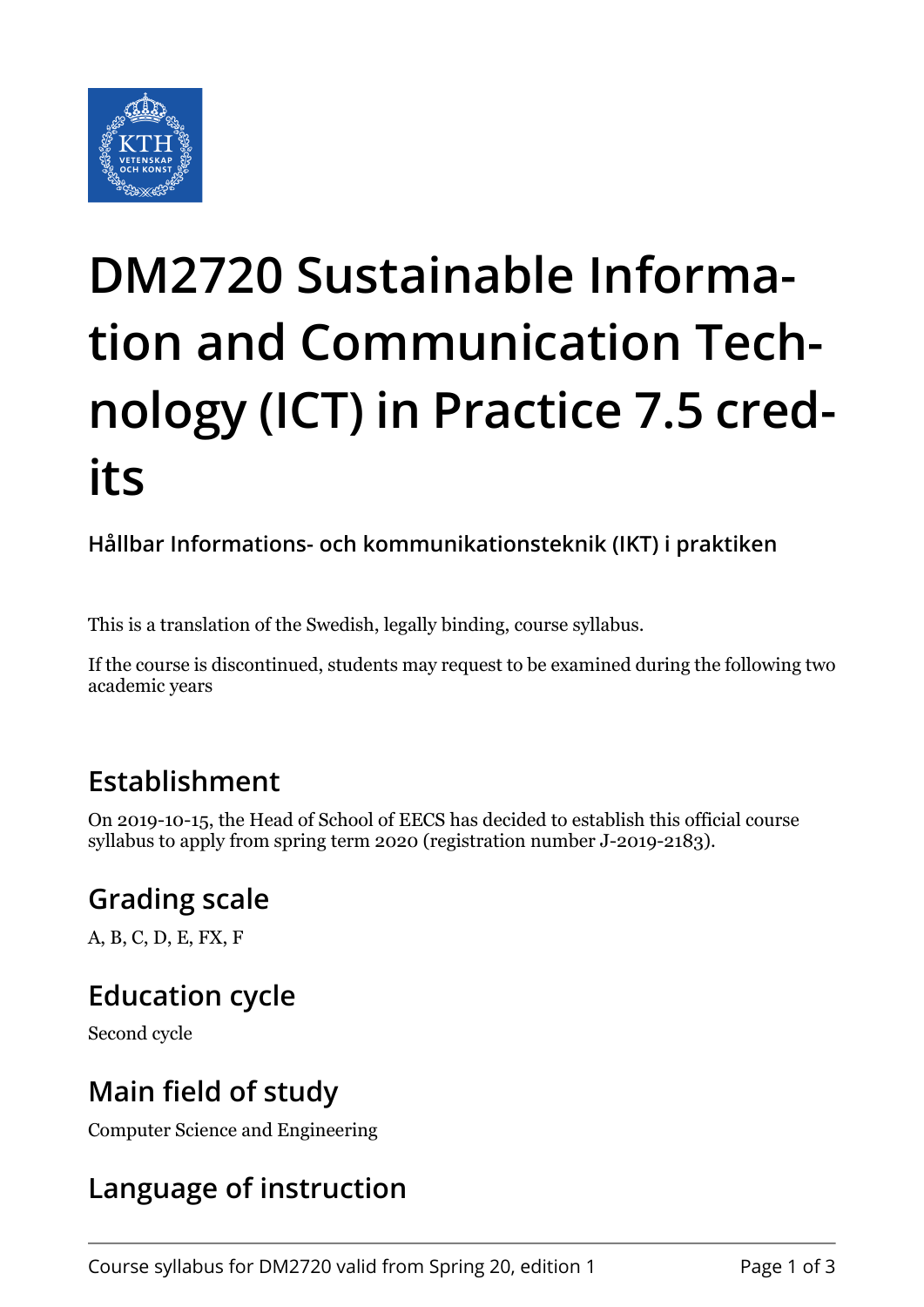The language of instruction is specified in the course offering information in the course catalogue.

# **Intended learning outcomes**

After passing the course, students should be able to:

- orient themselves among the concrete analytical tools and theories that the industry and other organisations request from the sustainable ICT/Media engineer.
- explain at a general level how one can apply selected tools in the industry and other organisations
- describe how data and media technology related organisations work with sustainability issues today
- critically value/evaluate projects in terms of ecological, social and economic sustainability
- relate this practical knowledge to the knowledge and research frontier within ICT and sustainability.

#### **Course contents**

- Sustainable human computer interaction (S-HCI)
- Sustainable Interaction Design
- ICT for sustainable development (ICT4S)
- Sustainable Media production
- Service Design
- Life-cycle analysis (LCA)
- Systems thinking (and modelling)
- Environmental psychology
- How one communicates sustainability

#### **Specific prerequisites**

Completed course in sustainable development equivalent to DM2573/AG1814/AG1815.

#### **Examination**

• INL1 - Assignment, 7.5 credits, grading scale: A, B, C, D, E, FX, F

Based on recommendation from KTH's coordinator for disabilities, the examiner will decide how to adapt an examination for students with documented disability.

The examiner may apply another examination format when re-examining individual students.

There is compulsory attendance in the course.